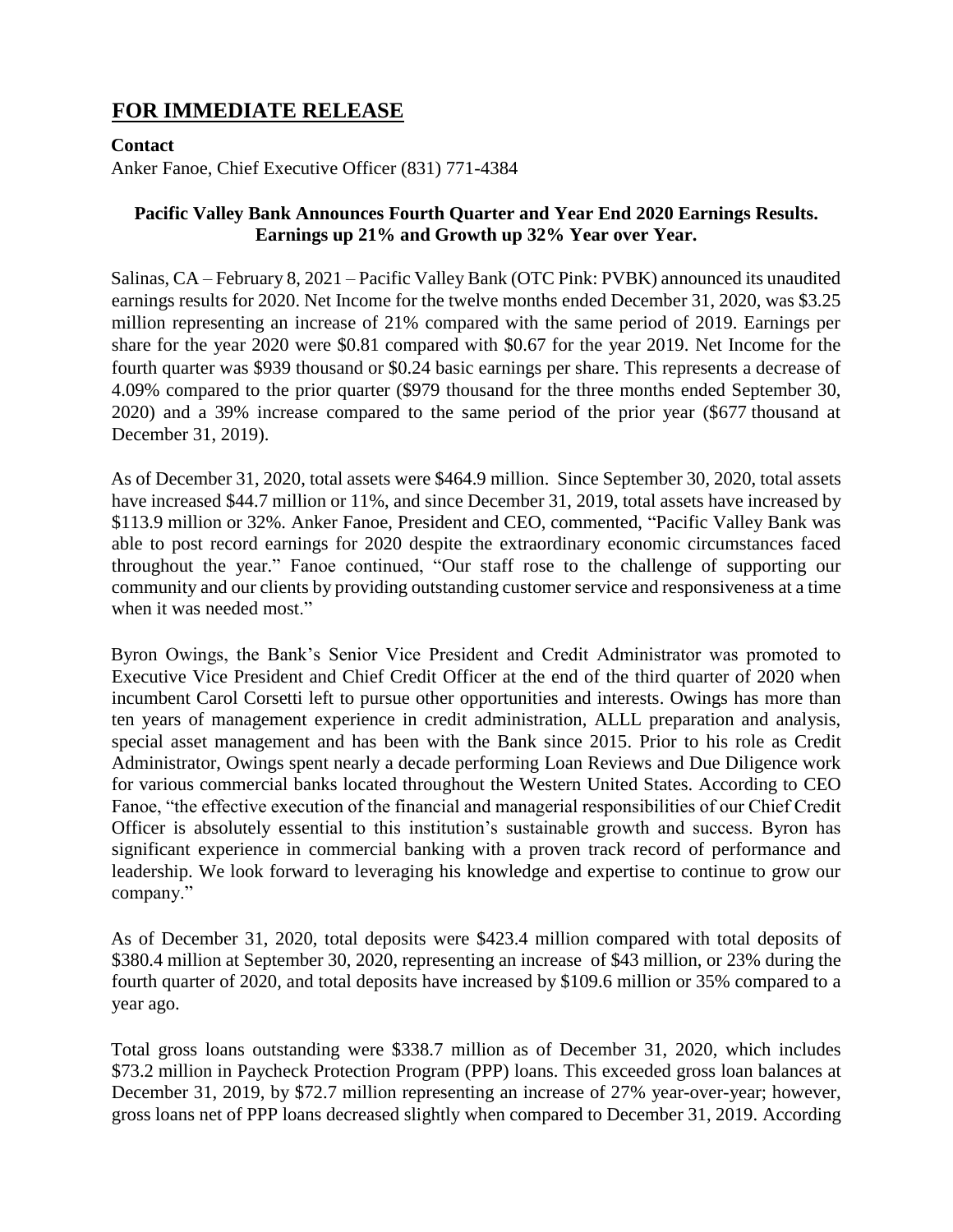to Owings, "While our loan quality remains strong it will be a priority to keep a close watch on our portfolio, ensuring our customers have the tools they need to not only survive, but succeed. We are proud of the way we took on an ever-demanding 2020 and are ready to show that same commitment to our customers, our community, and our shareholders in 2021 and beyond." The Bank posted a \$300 thousand provision for the loan loss allowance during the fourth quarter of 2020 due to continued economic uncertainties surrounding the COVID-19 pandemic.

Shareholder Equity was \$39.2 million at December 31, 2020, representing growth of \$3.3 million, or 9.3% over a year ago. The Bank is considered to be well capitalized and its Capital Ratios well exceed regulatory minimums.

Net Interest Income, before the Provision for Loan Losses, was \$3.9 million, \$3.6 million and \$3.2 million for the three months ending December 31, 2020, September 30, 2020, and December 31, 2019, respectively. Net Interest Income for 2020 was \$14.1 million, an increase of \$1.8 million, or 23%, year-over-year. The Bank's cost of funds decreased compared to the same period last year resulting in \$1.04 million less in interest expense. The net interest margin in the fourth quarter of 2020 equated to 3.73% compared with 3.56% last quarter, and 3.94% for the fourth quarter of 2019. Market rates, primarily Federal Funds Sold and the Prime Rate, dropped 1.50% in March 2020 and remained stable over the past three quarters.

For the three months ended December 31, 2020, Non-Interest Income was \$225 thousand compared with September 30, 2020, at \$218 thousand, and \$139 thousand for the same period of 2019, representing increases of 3% and 62%, respectively. Non-Interest Income for 2020 of \$779 thousand increased 37% compared with 2019.

Operating expenses were \$2.5 million for the fourth quarter 2020, an increase of \$66 thousand, or 3% compared with the third quarter of 2020, and an increase of \$217 thousand, or 9%, over the three months ended December 31, 2019. Non-Interest Expense year-to-date was \$9.8 million representing an increase of \$897 thousand, 10% higher compared with the same twelve months of 2019. Increases in operating expenses year-over-year were primarily in personnel costs associated with funding PPP loans.

| <b>Assets</b>                                   | <b>December 31, 2020</b> | <b>September 30, 2020</b> | December 31, 2019 |
|-------------------------------------------------|--------------------------|---------------------------|-------------------|
| <b>Cash and Due From Banks</b>                  | \$9,188                  | \$10,669                  | \$6,569           |
| <b>Interest Bearing Deposits At Other Banks</b> | 105,183                  | 57,624                    | 68,645            |
| <b>Investment Securities</b>                    | 0                        | 0                         | 0                 |
| <b>Loans Outstanding</b>                        | 343,865                  | 346,128                   | 270,672           |
| <b>Allowance for Loan Losses</b>                | (5, 126)                 | (4,826)                   | (4,675)           |
| <b>Other Assets</b>                             | 11,814                   | 10,594                    | 9,789             |
| <b>Total Assets</b>                             | \$464,924                | \$420,189                 | \$351,000         |
|                                                 |                          |                           |                   |
| <b>Liabilities and Capital</b>                  | <b>December 31, 2020</b> | <b>September 30, 2020</b> | December 31, 2019 |
| <b>Non-Interest Bearing Deposits</b>            | \$201 410                | \$176,597                 | \$131 717         |

#### **Pacific Valley Bank** Selected Financial Data - Unaudited \$ in 000, Except Per Share Data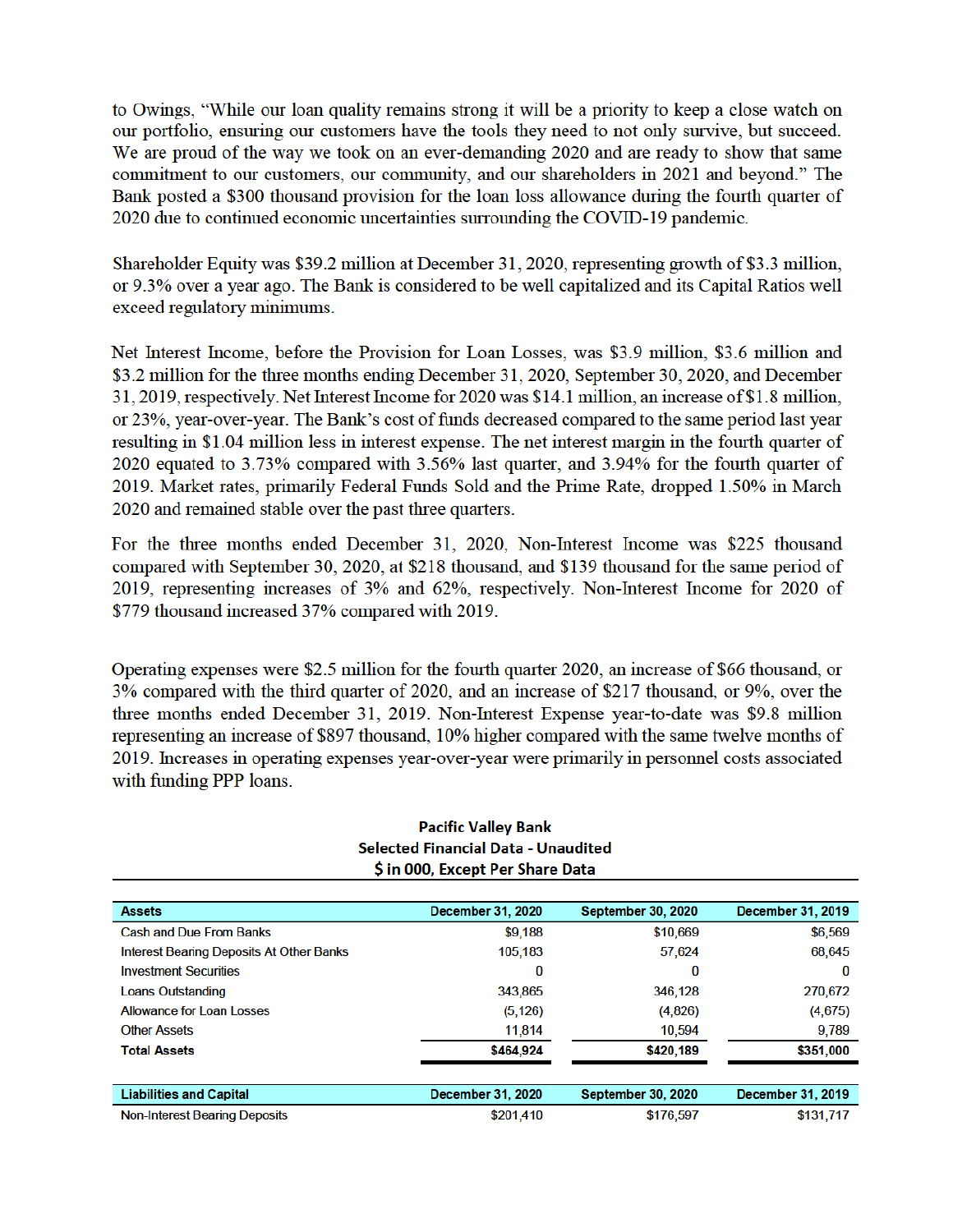| <b>Interest Bearing Deposits</b>     | 221.945   | 203.752   | 182,084   |
|--------------------------------------|-----------|-----------|-----------|
| <b>Borrowings</b>                    |           |           |           |
| <b>Other Liabilities</b>             | 2,404     | 1,628     | 1,362     |
| <b>Equity</b>                        | 39,165    | 38,212    | 35,837    |
| <b>Total Liabilities and Capital</b> | \$464.924 | \$420,189 | \$351,000 |

| <b>Key Ratios:</b>                           | December 31, 2020 | <b>September 30, 2020</b> | December 31, 2019 |
|----------------------------------------------|-------------------|---------------------------|-------------------|
| <b>Net Loan to Deposits</b>                  | 80.01%            | 89.73%                    | 84.77%            |
| Allowance for loan losses to total loans (1) | 1.89%             | 1.85%                     | 1.73%             |
| Non-performing loans to total loans (1)      | 0.33%             | 0.35%                     | 0.36%             |
| <b>Community Bank Leverage Ratio</b>         | $9.00\%$          | 9.11%                     | 10.67%            |
| <b>Book Value</b>                            | \$9.82            | \$9.57                    | \$8.97            |
| (1) excluding PPP loans                      |                   |                           |                   |

| Income Statement, Three Months Ended       | <b>December 31, 2020</b> | <b>September 30, 2020</b> | December 31, 2019 |
|--------------------------------------------|--------------------------|---------------------------|-------------------|
| Interest Income                            | \$4,083                  | \$3,828                   | \$3,723           |
| <b>Interest Expense</b>                    | 171                      | 217                       | 532               |
| Net Interest Income                        | 3,912                    | 3,611                     | 3,191             |
| <b>Provision (Benefit) for Loan Losses</b> | 300                      | 0                         | 75                |
| Non-Interest Income                        | 225                      | 218                       | 139               |
| Non-Interest Expense                       | 2,509                    | 2,443                     | 2,292             |
| <b>Income Tax</b>                          | 389                      | 407                       | 286               |
| <b>Net Income</b>                          | \$939                    | \$979                     | \$677             |

| <b>Key Ratios:</b>                   | <b>December 31, 2020</b> | <b>September 30, 2020</b> | December 31, 2019 |
|--------------------------------------|--------------------------|---------------------------|-------------------|
| Earnings per basic share             | \$0.24                   | \$0.25                    | \$0.17            |
| <b>Net Interest Margin</b>           | 3.73%                    | 3.56%                     | 3.94%             |
| <b>Efficiency Ratio</b>              | 60.65%                   | 63.80%                    | 68.83%            |
| Return on Average Assets, annualized | 0.86%                    | 0.93%                     | 0.81%             |
| Return on Average Equity, annualized | 967%                     | 10.37%                    | 7.61%             |

| Income Statement, Twelve Months Ended      | <b>December 31, 2020</b> | December 31, 2019 |
|--------------------------------------------|--------------------------|-------------------|
| Interest Income                            | \$15,117                 | \$14,312          |
| <b>Interest Expense</b>                    | 1,046                    | 2,086             |
| Net Interest Income                        | 14,071                   | 12,226            |
| <b>Provision (Benefit) for Loan Losses</b> | 450                      | 75                |
| Non-Interest Income                        | 779                      | 569               |
| <b>Non-Interest Expense</b>                | 9,800                    | 8,903             |
| Income Tax                                 | 1,348                    | 1,132             |
| <b>Net Income</b>                          | \$3,252                  | \$2,685           |

| <b>Key Ratios:</b>                   | <b>December 31, 2020</b> | December 31, 2019 |
|--------------------------------------|--------------------------|-------------------|
| Earnings per basic share             | \$0.82                   | \$0.67            |
| <b>Net Interest Margin</b>           | 3.68%                    | 3.92%             |
| <b>Efficiency Ratio</b>              | 65.99%                   | 69.58%            |
| Return on Average Assets, annualized | 0.75%                    | 0.80%             |
| Return on Average Equity, annualized | 8.69%                    | 7.80%             |